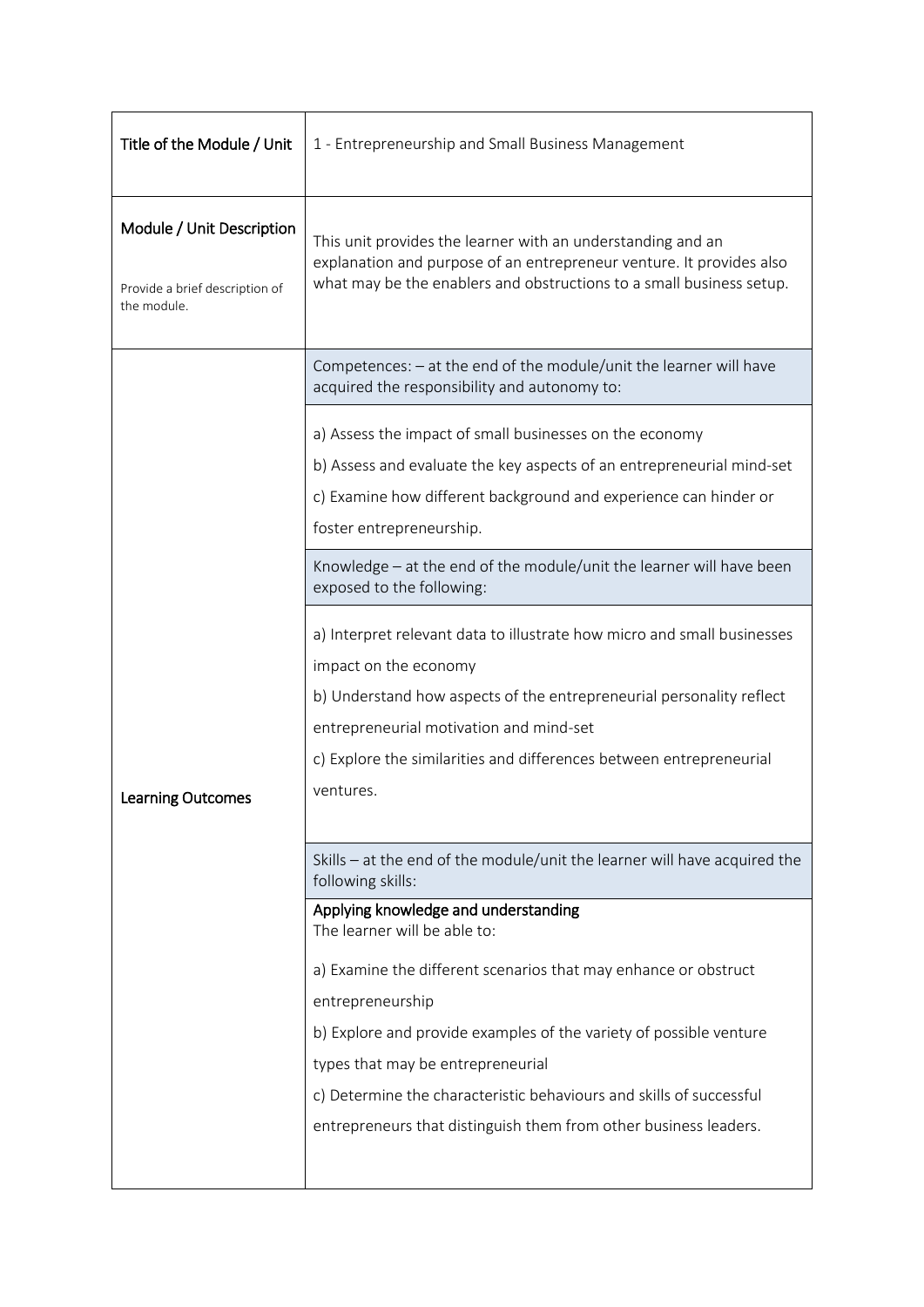## *Judgment Skills and Critical Abilities*

This section has been made sufficiently open to accommodate both vocational and academic orientations. Applicants can refer to Judgement Skills, or Critical Abilities (critical skills, dispositions, values and actions), or both.

The learner will be able to:

a) Investigate a range of entrepreneurial ventures to understand

entrepreneurship in both the public and corporate sector

b) Critically analyse how small businesses have an impact on different

levels of the economy including local and international context

c) Critically evaluate contrasting scenarios to reflect on how

background and experience influences entrepreneurs, both positively and negatively.

## *Module-Specific Communication Skills*

(Over and above those mentioned in Section B)

The learner will be able to:

a) Explain the social economy growth due to the impact of small

businesses and business start-ups

b) Understand the roles and characteristics of micro, small and

medium-sized organisations

c) Understand the balance of risk and reward in starting a new business venture.

## *Module-Specific Learner Skills*

(Over and above those mentioned in Section B)

The learner will be able to

- a) Assess and evaluate the key aspects of an entrepreneurial mind-set
- b) Determine the characteristic behaviours and skills of successful
- entrepreneurs that distinguish them from other business leaders